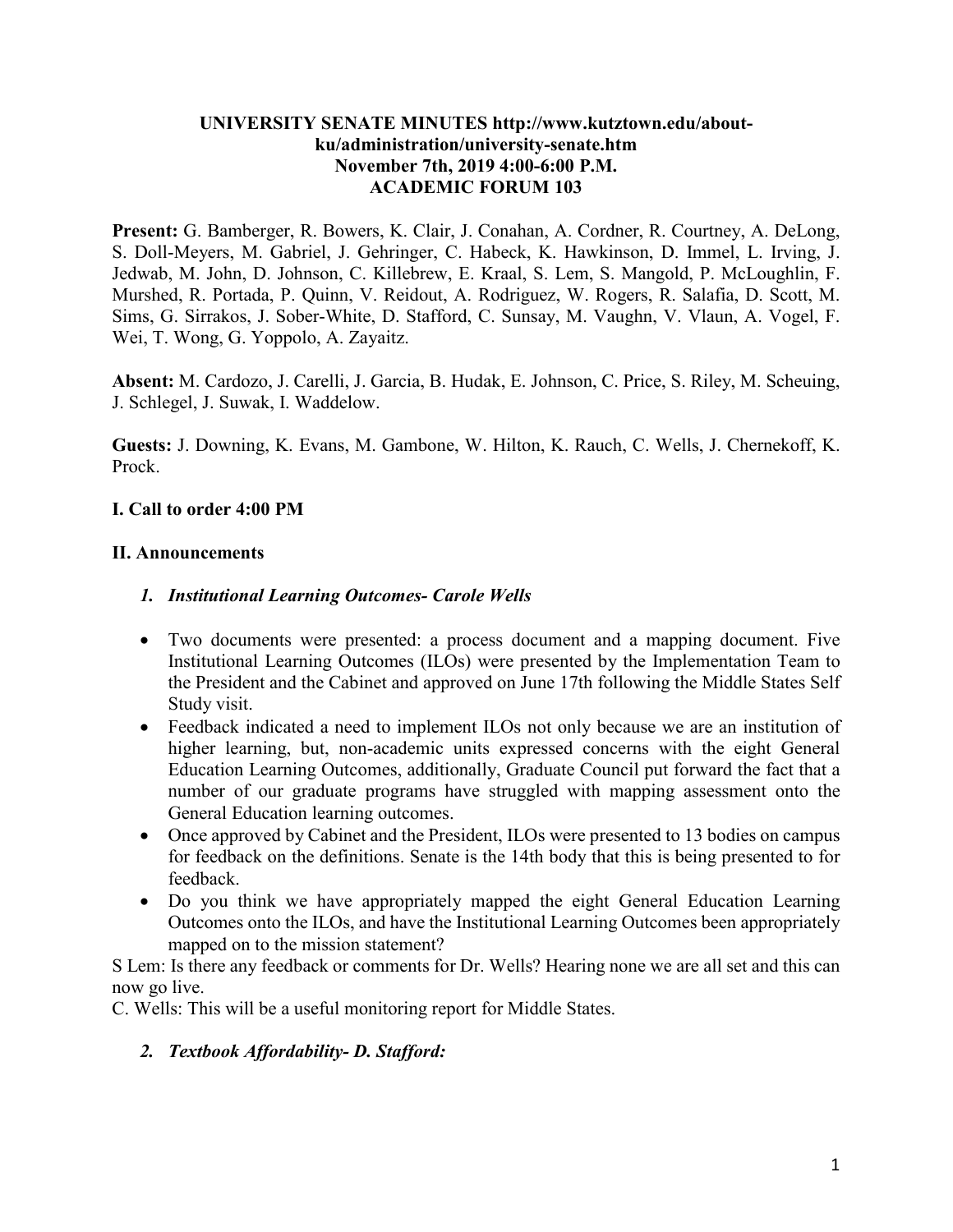- This project is a data visualization of library reserves. Google data studio was used to scrape data for data visualization. We rather spend money on resources than tools so we are using google data studio which is a free product. If you have a philosophical problem with google, PDF reports can be emailed to you.
- Currently, there are 300 textbooks on reserves, 1100 courses are being offered, there is room for improvement for getting more books on reserves. There are plenty of empty shelves; if you would like to put a text on reserve, show up in the library and fill out a textbook form. Texts usually circulate for two hours in the library but you can also check out of the library.
- What qualifies a text for reserve: cost, weight, required versus optional and necessity for success. The tool provides good insight on how students are studying, shows most popular book used in a semester, timing and day of the week, departments and leader boards.
- Students are using books, there are 100 or so circulations per week, and the data are pretty accurate. Data for this semester is perfect but this is not always so for prior semesters.
- How do we get more books on reserve: team effort, and share with colleagues. The link will be available on the website.

S. Lem: How long can the books stay on reserve?

D. Stafford: You can indicate on the form; books can stay on reserve forever.

E. Kraal: Publishers will give extra copies so faculty should request extra copies and put books on reserve.

### **III. Approval of the Minutes from the October 3, 2019**

S. Lem: Motion to approve the minutes. Senator Jedwab moves, senator Quinn seconds; all in favor of approving the minutes.

## **IV. Reports**

## *1. Senate President – S. Lem*

Summary of Agenda Items

APSCUF-KU Counseling & Psychological Services Resolution

- See Senate report on CPS Resolution (attached)
- See data from CPS (attached)
- See CPS Response to Senate Document (attached)

Nomination of Senate Officers

- Committee comprised of Mario Cardozo, Jason Garcia, and Valerie Reidout
- Vice President and Secretary elections must occur in December for the 2020-21 academic year
- Announcement of incumbents seeking reelection
- Open nominations until November 15
- Nominations and candidate statements due to committee by November 15

Items in the Senate Pipeline

Early Warning

• Discussed at Student Success Committee on 10/17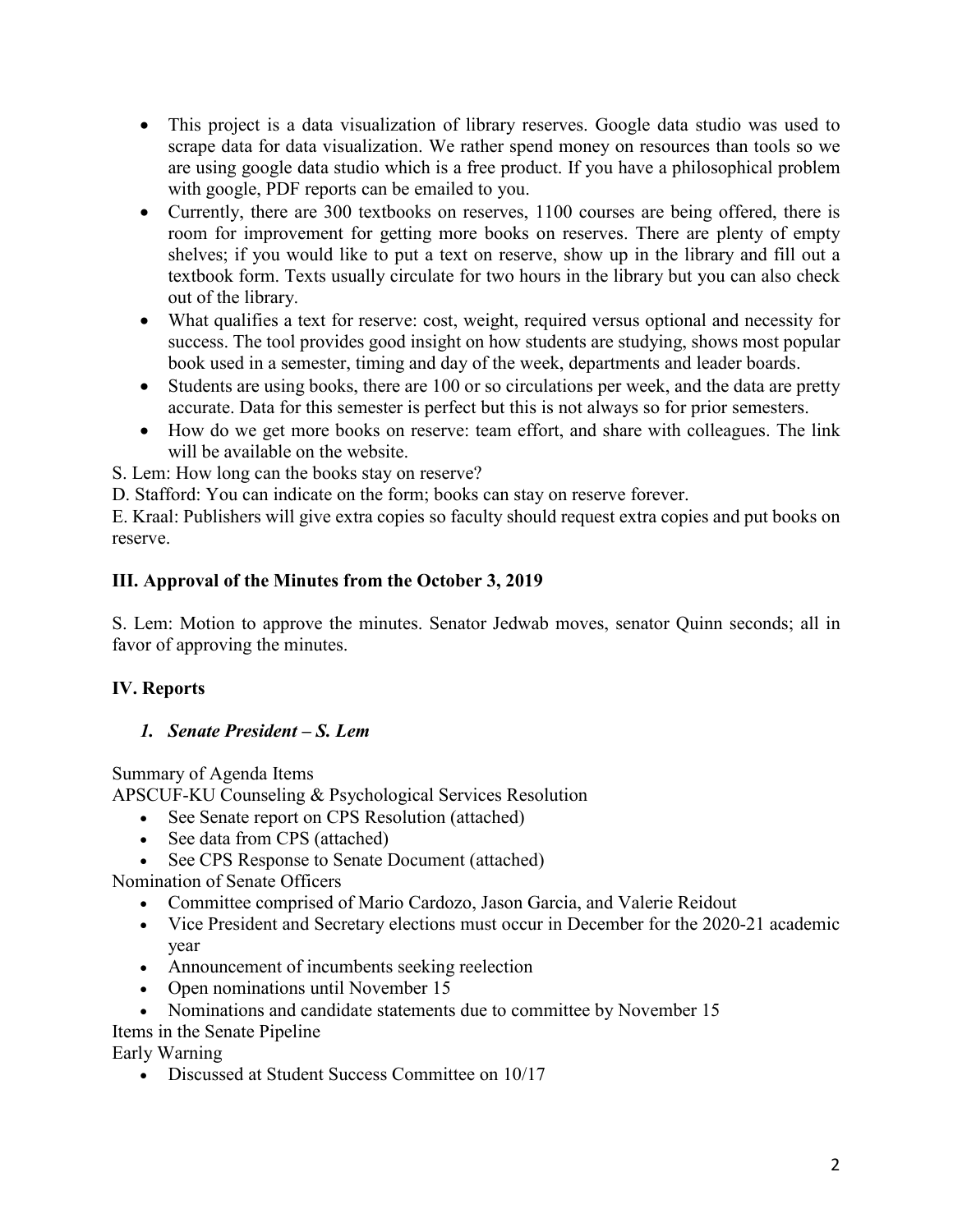• Next step: collect information from student success coordinators at other PASSHE schools on their early warning system

Course Grading

- Undergraduate Students (ACA 048)
- Under consideration at ASPC (report due to Senate by December 2019)

Final Examinations (ACA 025)

- Senate Ad Hoc Task Force, formed September 2019
- Working on a faculty wide survey (October 2019); will request feedback from Senate at the December meeting

Academic Forgiveness (ACA 055)

- Enrollment Management Committee passed a motion with changes to this policy
- Changes to be discussed at early November Deans' Council meeting
- Will move to ASPC for policy revision following Dean's Council

Academic Honesty Undergraduate Students (ACA 027) & Academic Honesty Graduate Students (ACA 087)

• Discussed at ASPC October 2019

Revision of the Senate Constitution

• Senate Ad Hoc Task Force, formed September 2019

Consultation/Collaboration with PASSHE shared governance leaders (systemwide "Senate" discussions)

• Met with ESU Senate President, Dr. Robert Cohen, on ESU campus, 10/15/19

### *2. Senate Vice President – A. Cordner*

- Committee Placements
	- o Academic Standards & Policies, CLAS Representative—Mary Weller
	- o Center for the Enhancement of Teaching Advisory Board, CVPA Representative— Julia Hovanec
	- o Enrollment Management Committee, CLAS Representative for Spring 2020 Semester—Yasoda Sharma
	- o Research Committee, Professional Staff Representative—Jane Rodgers
	- o Space Allocation Committee, CVPA Representative—Pierette Kulpa
	- o Student Faculty Review Board, At Large Faculty Representative—Brandon Nolt
- Governance Committee Chairs Meeting
- Constitutional Revision Task Force

S. Lem: All in favor of the committees; all in favor.

A. Cordner: Met with chairs of fifteen different committees, brief reports were given on progress, this will be placed on the Senates' D2L page so that senators can keep posted. Chair of International Affairs Committees will visit in the spring.

- *3. Senate Secretary – M. John (no report)*
- *4. University President – K. Hawkinson*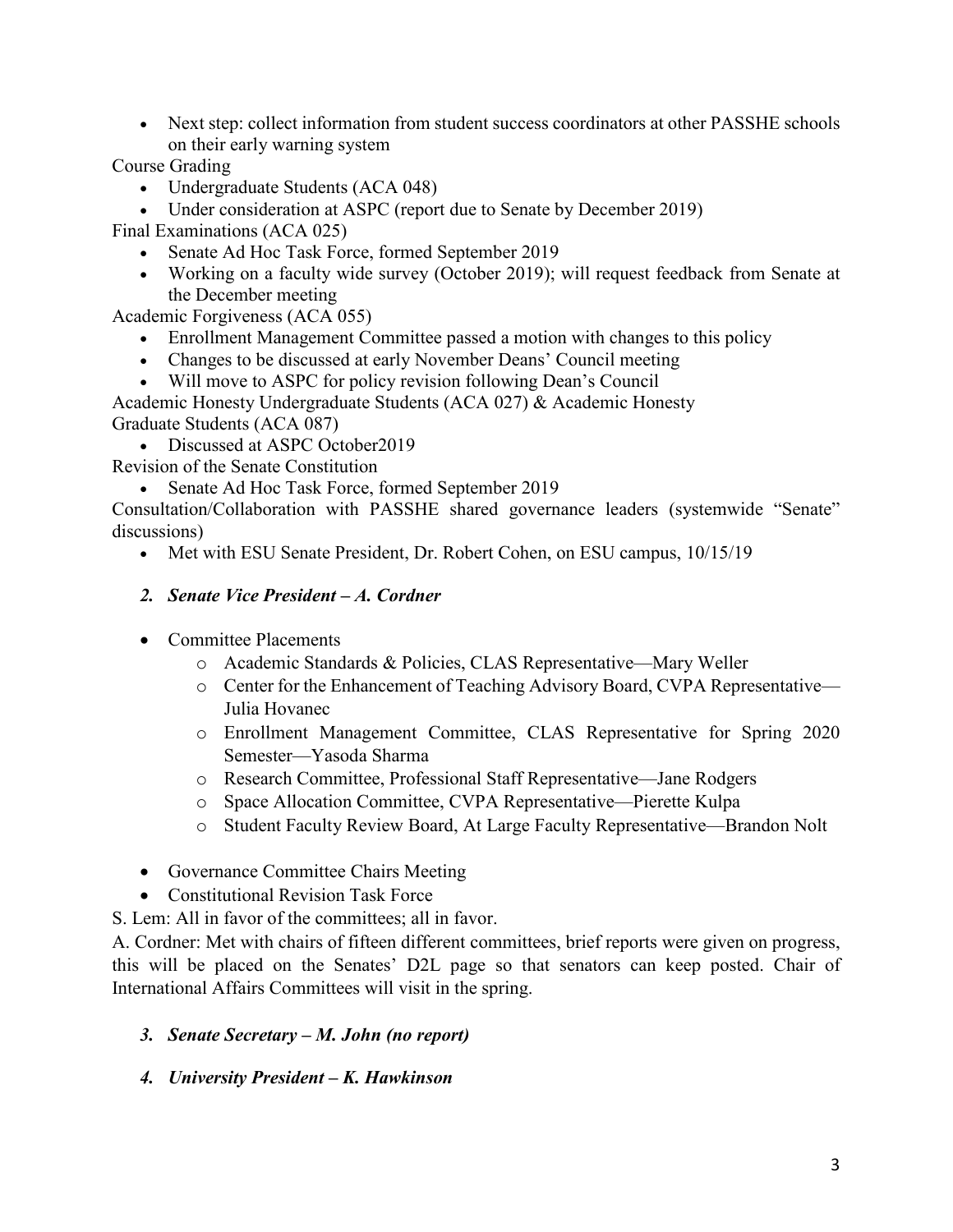- Today KU hosted the PASSHE Consular information day, we welcomed representatives from the thirteen other schools. There were over 190 attendees, and the President spoke about the wonderful opportunities KU has to offer students. Over one third of the audience stood up as KU alumni when recognized.
- KU hosted the Board of Governors meeting last month, we are proud to introduce KU to guests and discuss KU's contributions to the region. Thanks to Senate leaders and other leaders who attended a number of events. Participants stayed at the Hampton Inn and contributed to the student scholarship fund.
- November 9<sup>th</sup> 2019 celebrates the 30<sup>th</sup> anniversary of the fall of the Berlin wall. In honor of the occasion, KU is proud to host German Consul General David Gill on November 13<sup>th</sup> in the MSU at 6:30 PM; Mr. Gill is a repeat guest, he visited this past July for the PA German Folk Festival.
- We are delighted to have the formal opening for the Fred and Martha Hafer scanning electron microscope research laboratory this past Saturday, partly funded by the generosity of the Hafer family. This will have a significant impact on our faculty and students.
- Also funded by a generous donor, on November 15th we will host a ceremony honoring Dr. C. Chambliss for his continued support to faculty and students.

## *5. University Provost – A. Zayaitz*

- We hosted the PASSHE STEM conference that was very well attended, STEM open house was also well attended; thank you to everyone who made this successful. Yesterday, Chambliss Fall speaker did a fantastic job.
- We are now able to offer certificates at KU, this change in degree offering will help us to do stackable credentials; this is an exciting and good change for possibilities as we try to address workforce needs for students.
- We will be doing program reviews as part of ongoing assessment and accreditation efforts and sustainability.

A.Vogel: Are we still obliged to follow PASSHE's guidelines since they are rigid?

A. Zayaitz: We will have to look at that due to changes at the system level.

P. Quinn: Any disciplines for where certificates will be offered?

C. Wells: Currently we can offer to Computer Science, we have submitted to Middle States at each level before we can offer certificates.

## *6. Student Government Board –Clyde Killebrew representing B. Hudak*

- SGB paired with KUAB and put on an incredibly successful spirit rally on October 25th. This event was student planned and executed as a result of the absence of an official Homecoming pep rally this year. Seven hundred students were in attendance: there were performances by the Marching Band, dance team, and cheerleaders. Prizes were given out to students who participated in the activities.
- Student Government had Sara Hailstone as a guest two weeks ago. Sara's consulting firm was hired by the bureau. SGB was able to provide feedback from the students' perspective on some of the items being worked on.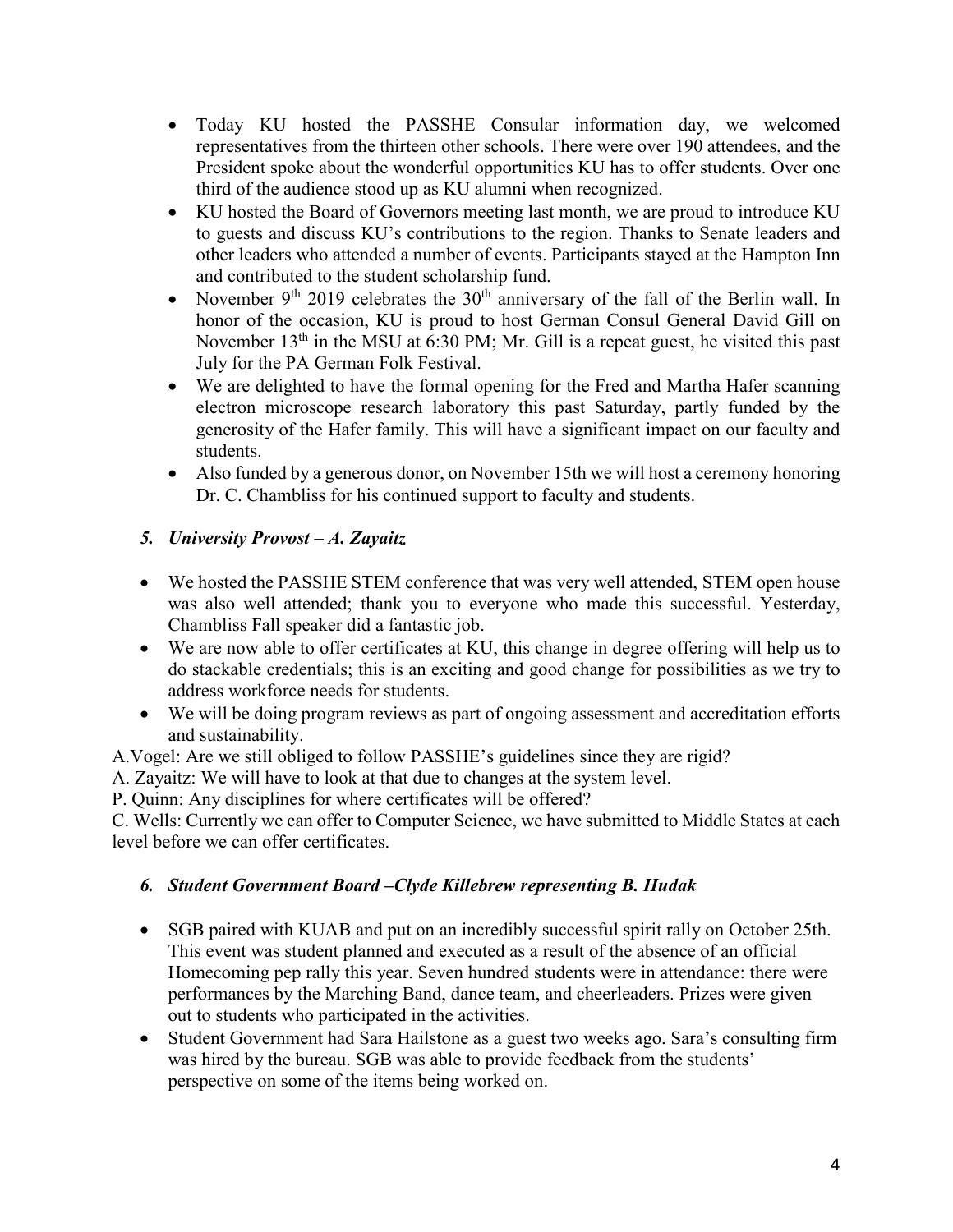- This past week SGB hosted Holly Fox as a guest, and shared some concerns about the new MyKU layout. SGB was trained on the most recent updates to MyKU and the mobile app which will be shared with the student body at the next house of representatives event.
- The new advising feature on MyKU is amazing and is very convenient for the students. 47% of professors are taking advantage of the feature and Braden asks that all faculty encourage colleagues to do so next semester.
- Dunkin in Defran event was successful with over 60 students providing bus reps with feedback for Dean Carolle
- Fall fest event will be on Nov. 17th on the DMZ.

## *7. Assessment Office – K. Rauch*

- We just sent academic assessment report from council to SPRC, so it will be on their November's agenda for final acclimation.
- GEAC also finalized its draft, based on quantitative and scientific SLOs from last year.
- Administrative assessment units are working on their reports to be submitted
- Assessment reports due on January  $15^{th}$ .
- Invitations sent out to meet with all academic programs; some have already reached out.
- Academic Assessment day on January 13th from 9 AM to 12 PM only on academics: General Education Assessment, panels presented by faculty followed by hands on activities.
- There will be a separate assessment for administrators towards the end of the semester.

## **V. Unfinished Business**

# *1. APSCUF-KU Counseling & Psychological Services Resolution*

S. Lem: Last meeting approved motion was to postpone resolution and have Senate Executive Committee provide more information on dispute. Documents have been circulated.

Three additional pieces of information shared after last circulation of documents:

1. President Hawkinson is working with Tom Stewart, APSCUF-KU president and Chancellor on new conflict resolution strategies

2. APSCUF's Tentative Agreement contains material on how to address CPS faculty workload which may have bearing on discussion and resolution

3. Glenn Richardson sent out a call for departments to adopt the resolution at the department level. Three departments adopted the resolution: Library, Psychology, Communication Design.

S. Lem: Asks for motion to put the resolution back on the table. P. Quinn moves, K. Clair seconds. S Lem: Asks for discussion of the resolution: big considerations are filling the faculty line and session limits.

K. Hawkinson: All lines have been filled, the breakdown is that 2 positions have been held that could not be filled, other FTE positions have been filled.

P. Quinn: Not arguing that they have not been filled, but rather they have not been filled with TT lines. Two TT lines are not able to be filled.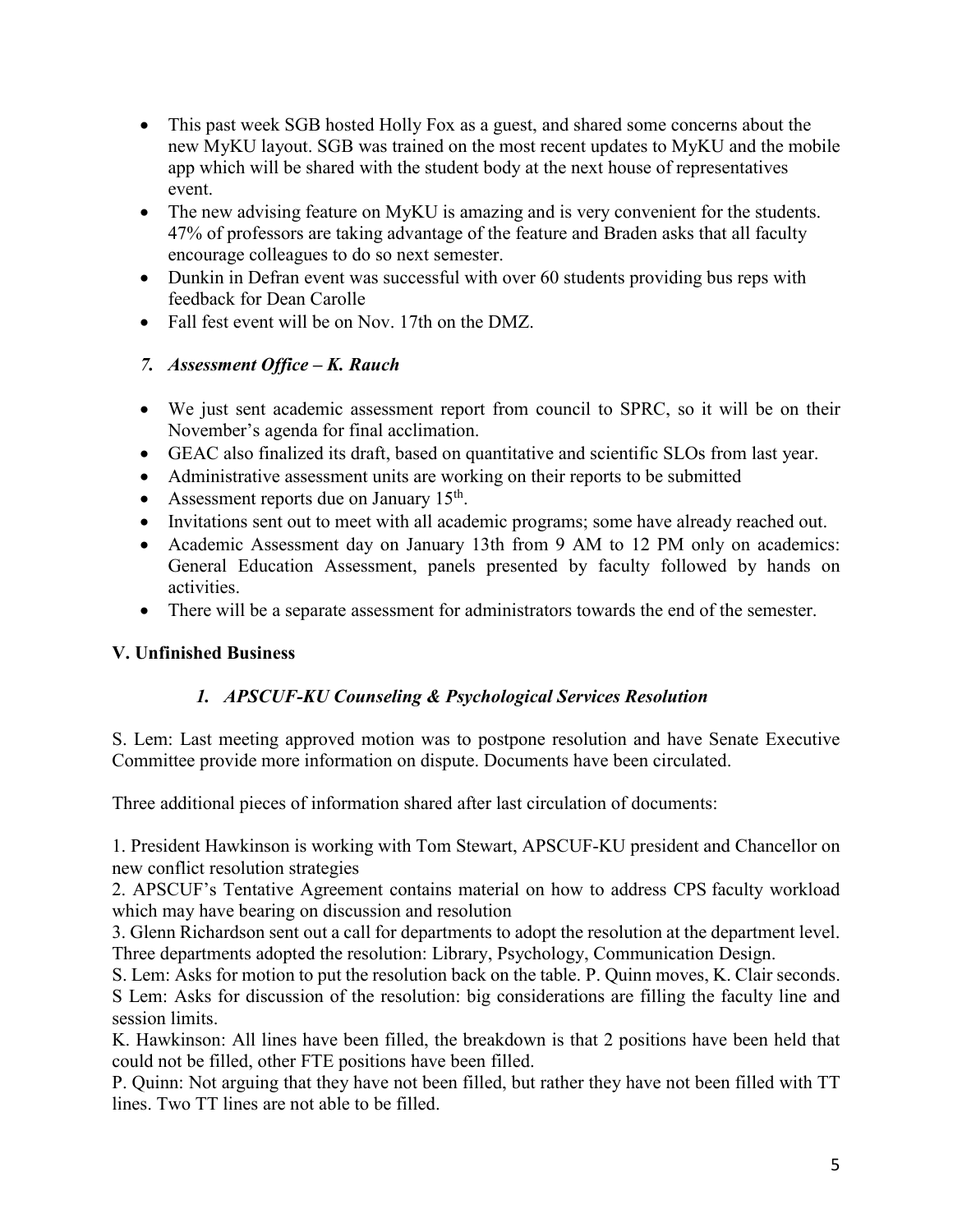S. Lem: Seven faculty FTE that have changed, two permanent faculty and the rest are temporary faculty.

E. Kraal: SGB rep is concerned about the temporary aspect, sense of instability for at risk population, what is the benefit of keeping faculty members temporary if we do not see the need decreasing. What are the pros and cons? It is not clear the benefit of keeping it as temporary

K. Hawkinson: Three tenure track positions, two cannot be filled due to faculty on leave. Two new positions are now open due to resignation, President intends to fill one position with one TT line next year.

Kraal: How many are temporary positions?

Hawkinson: Three FTE temps, four FTE tenure track total of seven lines.

D. Johnson: Motion on the floor is to endorse the resolution, Senate Exec. looked at this, one of the issues is that this is precedent setting for Senate to vote for TT line. Was there any discussion if this is a one-time only non-precedent setting decision or is this a new precedent for the Senate? S. Lem: There is a possibility, it could or could not be a precedent based on past and future presidents.

P. Quinn: President Hawkinson, why the line for Joe Lippincott has not been filled for four years? K. Hawkinson: Positions have been tied up, now we know the status, it is normal to maintain temporary FTE in most units on campus. It is highly unusual to be debating whether to hire a tenure track person or not on the Senate floor.

S. Lem: This is your senate; it has been brought forward by APSCUF-KU; we are presenting it as part of a working shared governance system brought forward by other bodies of the institution for decision. It is not my decision it is your decision; this is important to their unit so it is also important to us, and that is the reason why it is now before this body.

K. Clair: All faculty members are very concerned, this is a potential life and death nature, highly in favor, we are asking for people who will help counsel our students in their time of need and vulnerability. Whatever it takes to move the entire university to a place where we are not holding our breath, if we have to have SGB bring it forward, APSCUF bring it forward, we need to prioritize the staffing of CPS so people have a vested interest, because of the life and death nature. S. Lem: Others discussions are going on to meet student demand.

S. Mangold: Research shows that adding counselors is not the way to address the needs right now. Across the nation other counselors are looking for unique and different ways to address this problem, we are being held hostage by the definition of what counseling is on a college campus.

We need to look at what other campuses are doing in looking at ways to identify other people to provide these services.

K. Hawkinson: We have the same interest, we offered a number of suggestions, culture changes and policy changes, we feel the same frustration, we believe something put forth will help students. This is a meet and discuss issue, when we move from meet and discuss to in front of a large body it becomes problematic.

D. Johnson: If we vote for this resolution today, does this resolution go to the president who can act on it or not, is this specific resolution advocating that the top positions go to CPS? What are we charging the President with?

M. Gambone: We are talking about one tenure line to replace Joe Lippencott.

R. Courtney: Would the resolution assist the President in presenting a case to the State level?

K. Hawkinson: This is not a resource issue but a cultural issue, we are advocating additional resources but it will require a culture change. We are advocating having people on call, and various other initiatives which will require a culture change.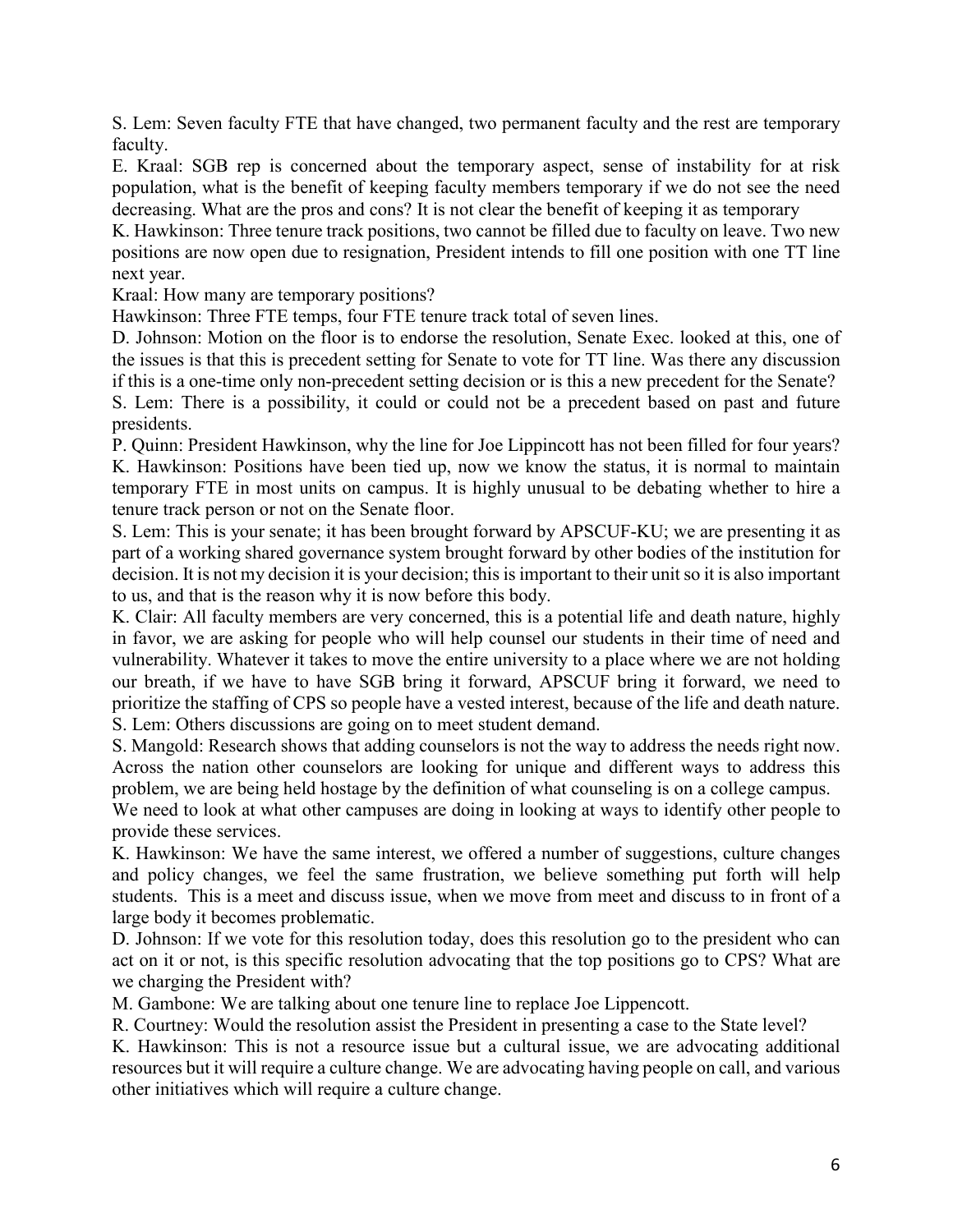P. Quinn: We are not asking for new positions, the positions are currently filled with temps which require a lot of resources to recruit, we are asking for a line, we need a culture change and we need to listen to our counselors, they are the experts, they have the data.

K. Hawkinson: We are hiring a tenure track person for next year.

S. Lem: We are down to five lines; the resolution calls for it to move back up to eight lines. Also, under consideration is the limit of five "visits" per student per semester.

P. Quinn: What is the justification for the number?

S. Lem: Justification is that 10-14 annually is the best practice so they came up with 5-7 lines Are we setting precedent to fill tenure track lines with resolutions, are we best serving our students by having permanent faculty in CPS by going from four to five, how do we want to define scope of service? If we pass as is, this is what will move forward.

E. Kraal: This is the system that we have, simply adding more counselors does not address the culture issue, who is leading this effort in terms of a cultural change, is that the purview of CPS or is it that of another group?

S. Lem: Is it a matter to be solved by APSCUF-KU and Administration or the wider community? This is a consideration to think about as we move forward with the resolution.

E. Kraal: Is it appropriate that the faculty will be leading this task or is this some other component? Who is driving this cultural change?

K. Hawkinson: We benchmark, look at other schools, come at it from different angles, look at best practices, engage the faculty and talk about culture change, work out work rules through meet and discuss. This issue is currently addressed in the contract so this can be moved forward if the contract is ratified.

E. Kraal: Who is the clear point person?

J. Gehringer: We can look at another institute? Grants at KU to train student teachers, there is a season coming which is addressing these issues. Bloomsburg University has an Institute that looks at this and it has changed the culture of the campus.

S. Lem: Glen Richardson's resolution would like all entities to work together, asks for cultural shift among the three bodies.

L. Irving: Are you asking who led the effort?

J. Gehringer: This was funded by an investor who gave money to the university to address this.

T. Wong: Isn't this what the president already promised? Provide a tenure track line and work with APSCUF-KU.

S. Lem: President said we move to four lines, APSUCF-KU is asking for a 5th line

M. Gambone: We are looking for one tenure track line, we would like to have a vote from Senate, it belongs to us, we can talk about the rest later. We would like to see a Senate vote on this.

S. Lem: Classic political debate, everyone is on the same side, we just disagree on how we do that.

G. Sirrakos: Assessment was once an issue, along came Krista Prock, we saw significant improvement, E. Kraal is asking who will lead this cultural shift for CPS, how is this going to look so it does not fall through the cracks? What is the organizational structure going to look like rather than saying we need a culture shift?

E. Kraal: If this is headed by CPS, this further enhances the need for a tenure track stable growth in that area.

R. Courtney: Is this binding? Is there harm that can come from supporting this resolution?

S. Lem: That is a different resolution offered by Glen's email.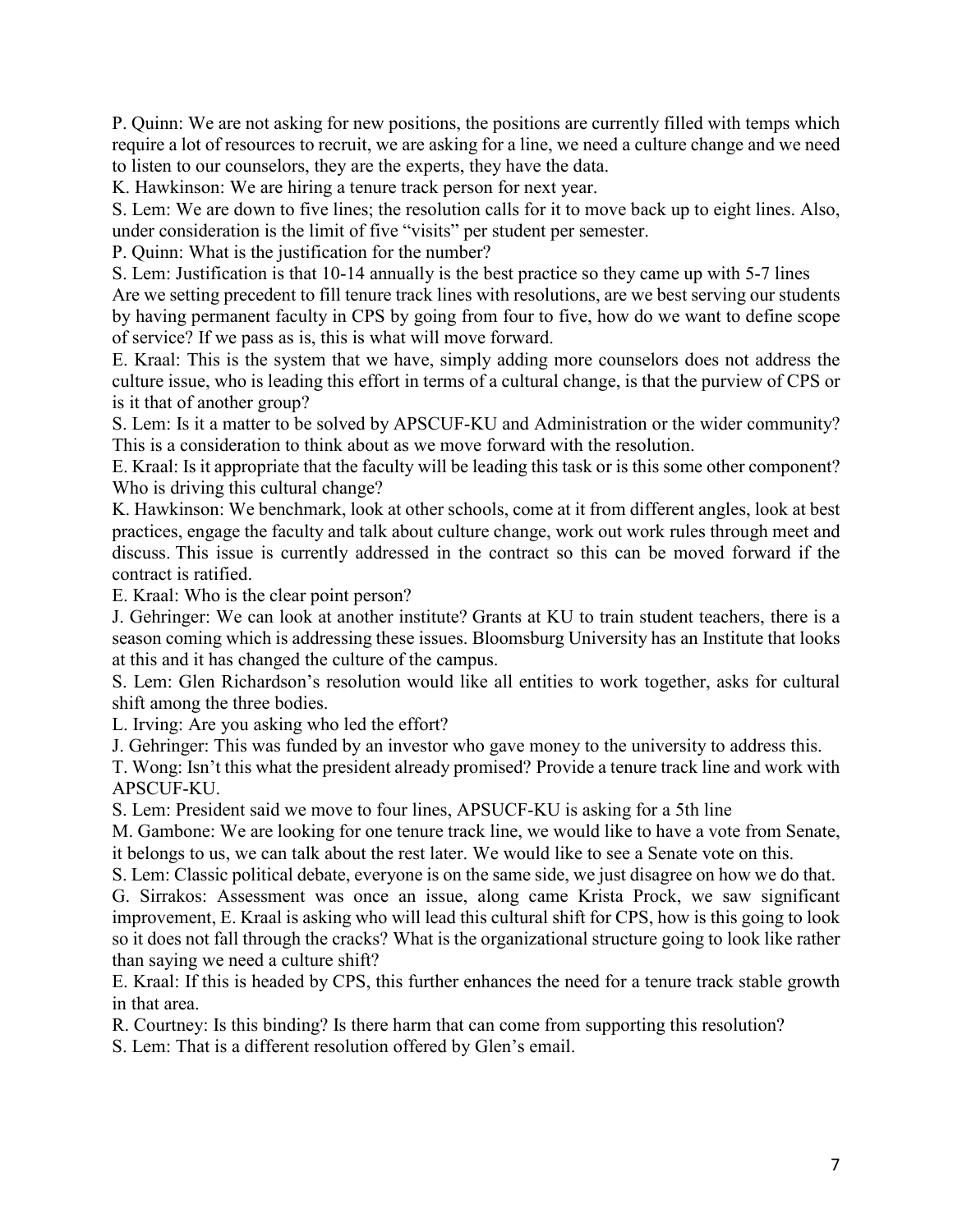D. Johnson: After motion is done, we should be speaking about things within the Senate purview that we can do to address this, regardless of the vote. What is our next step? Steve, where do you think we should go with this motion? Do you recommend we vote in favor or not?

S. Lem: Received a recommendation to remain neutral in writing the report, to represent both sides, he is ambivalent, great points are made on both sides, the vote belongs to this body. Interesting arguments being made for and against.

K. Clair: Motions to close debate, C. Killebrew seconds, no objections

P. Quinn: Would like paper ballots for a Senate vote.

S. Lem: Objections moving to the vote? Hearing none, paper ballots are prepared.

G. Sirrakos: Which are we voting on?

S. Lem: Motion is to vote for APSCUF-KU resolution as presented.

S. Lem: Votes for the CPS resolution were tallied: 30 yes, 6 no, 5 abstentions, motion passes as presented.

D. Johnson: Will the Senate Executive board's next step be to talk about cultural change?

S. Lem: It will be discussed at the next Senate meeting and brought back to the body.

### *2. Pass/Fail Grading – Undergraduate Students (ACA-013)*

S. Lem: In the last meeting we had questions about the credit limit and GPA. 30-credit limit and 2.7 GPA, Senate asked for clarification on how many people took pass/fail courses. In last five semesters there were lots of pass/fail courses but they were primarily internships and exhibitions. Only two undergraduate courses taken as pass/fail that were not internships or exhibitions in the last five semesters. Thoughts or comments will be sent to ASPC on the criteria.

S. Lem: Hearing none, the committee will continue work on this task.

### **VI. New Business**

### *1. Nominations of Senate Officers – M. Cardozo, J. Garcia, V. Reidout*

S. Lem: We will have elections in December, committee has been established.

- V. Reidout: We currently have two open positions: Vice President and Secretary. Senator Cordner is termed out but senator John is running for reelection.
- Nominations and candidate statements are opened until November  $15<sup>th</sup>$ . Floor is now open for nominations for Vice President. P. McLoughlin nominates Tony Wong for Vice President. Nominations will be received until November 15<sup>th</sup> for this position.
- Nominations now open for Senate secretary, A. Zayaitz nominates senator John. Nominations were then closed.
- Senators Wong and John's position statements are due to the committee by November  $15<sup>th</sup>$ .

#### **VII. Adjournment**

S. Lem: Motion to adjourn, K. Clair moves, G. Sirrakos seconds; all in favor.

Respectfully Submitted, Mauricia John Secretary, University Senate